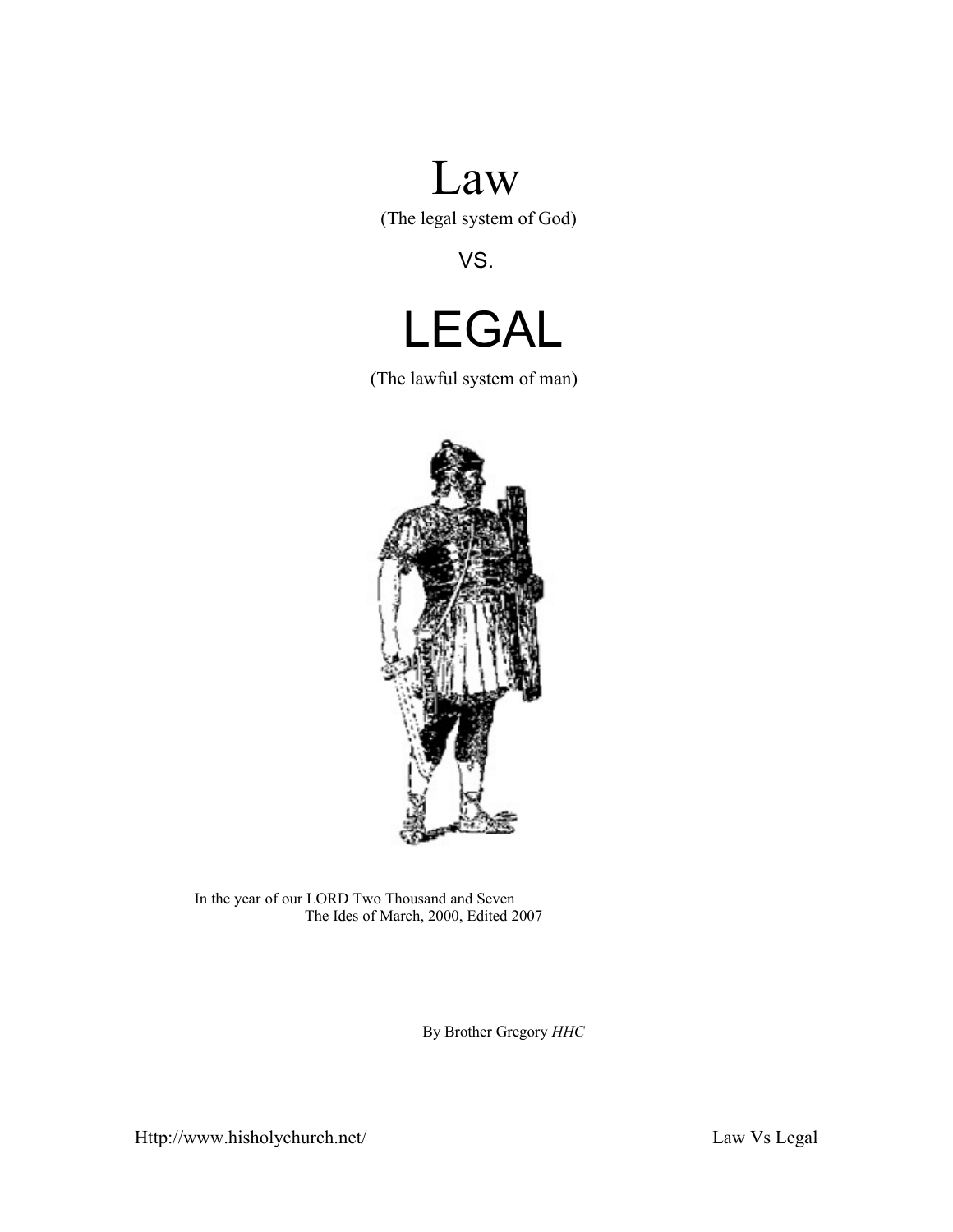#### **"To investigate is the way to know what things are really lawful."[1](#page-1-0)**

 "Because of what appears to be a lawful command on the surface, many citizens, because of their respect for what only appears to be a law, are cunningly coerced into waiving their rights, due to ignorance."<sup>[2](#page-1-1)</sup>

The Supreme Court talks of "what only appears to be law" "on the surface." What are we so ignorant of that we would mistake something for law that is not law? We have grown up hearing phrases like, "The law is the law," and "Ignorance of the law is no excuse." What is and makes law?

Since "The origin of a thing ought to be inquired into,"<sup>[3](#page-1-2)</sup> then it would follow that we should look into the origin of the word "law" to give us some idea of its meaning today.

Unlike many of the terms used in the legal system of the United States, the word "law" does not come from the Latin, but from the Anglo-Saxon word *lagu* and the Middle English *lawe,* meaning "just, right, and fair". In Latin, "law" would be translated *jus (juris),* from which we take the word "justice". The Romans had another word, *lex (legis)*, from which we get the word "legal", meaning "statute, bill, principle, rule; contract, condition…" What is legal (connected by contract) becomes lawful (just) by consent.

A legal system based upon freedom has no lawful power to "command" until an individual binds himself to it "for lex (law) is derived from ligare (to bind), because it binds one to act."[4](#page-1-3)

#### "All government without the consent of the governed is the very definition of slavery!" Jonathon Swift

If the Romans, from whom we take many of the principles upon which the present legal system relies, saw it fit and necessary to use two separate and distinct words, one *lex* and the other *jus,* then why do we often use them interchangeably? It is in the distinction between these two words that much of our honest confusion lies.

While "The law (jus) is the rule of right; and whatever is contrary to the rule of right is an injury,"<sup>[5](#page-1-4)</sup> we find that "human laws (lex, leges) are born, live, and die."<sup>[6](#page-1-5)</sup> "That which bars those who have contracted will bar their successors also."<sup>[7](#page-1-6)</sup> Therefore, "The contract makes the law."<sup>[8](#page-1-7)</sup>

#### **"We shall have world government whether or not we like it. The question is, whether world government will be achieved by conquest or consent."[9](#page-1-8)**

Because of the maxim "Consent makes the law," it is evident that it is *our* authorization makes a man-made rule, such as a statute, into a law. It is not the arbitrary proclamation of a remote group of men, be it parliament or congress, that binds men to obedience and subjection. Could this mean that a person can simply disregard all legislation against which he himself arbitrarily disagrees? No, or else all government would be anarchy.

#### **"A contract is law between the parties having received their consent."[10](#page-1-9)**

How does government receive consent? When does an act of consent truly become binding? "In every contract, whether nominate or innominate, there is implied an exchange, i.e. a consideration."<sup>[11](#page-1-10)</sup> Nodding the head, raising your right hand, or signing a piece of paper are all evidences that you have given consent, but the taking of "sufficient consideration" is an act that adds force and authority to consent; for either you have consented to an exchange of consideration or you are a thief. A contract is "an agreement, upon sufficient consideration, to do or not to do a particular thing."<sup>[12](#page-1-11)</sup>

<span id="page-1-0"></span><sup>1</sup> Quærere dat sapere quæ sunt legitima verè. Littleton,§443.

<span id="page-1-1"></span><sup>2</sup> US vs. Minker. 350 US,179 p187.

<span id="page-1-2"></span><sup>3</sup> Origin rei inspici debet. 1Coke,99.

<span id="page-1-3"></span><sup>4</sup> Summa Theologica 1st of 2nd Part Q. 90 Essence of Law. Thomas Aquinas.

<span id="page-1-4"></span><sup>5</sup> Jus est norma recti; et quicquid est contra normam recti est injuria. 3 Bulstr.313.

<span id="page-1-5"></span><sup>6</sup> Leges humanæ nascuntur, vivuntet moriuntur.

<span id="page-1-6"></span><sup>7</sup> Quod ipsis, qui cotraxerunt, abstat; et successoribus eorum obstabit. Di.50.17.29.

<span id="page-1-7"></span><sup>8</sup> Legem enim contractus dat. 22 Wend. N.Y. 215,223.

<span id="page-1-8"></span><sup>9</sup> James Warburg to U.S. Senate, February 17, 1950.

<span id="page-1-9"></span><sup>10</sup> Consesus facit legem. Consent makes the law… Branch. Prine. Black's.

<span id="page-1-10"></span><sup>11</sup> In omnibus contractivus, sive nominatis sive innominatis sive, permutatio continetur.

<span id="page-1-11"></span><sup>12</sup> Blacks 3rd "contract" p421.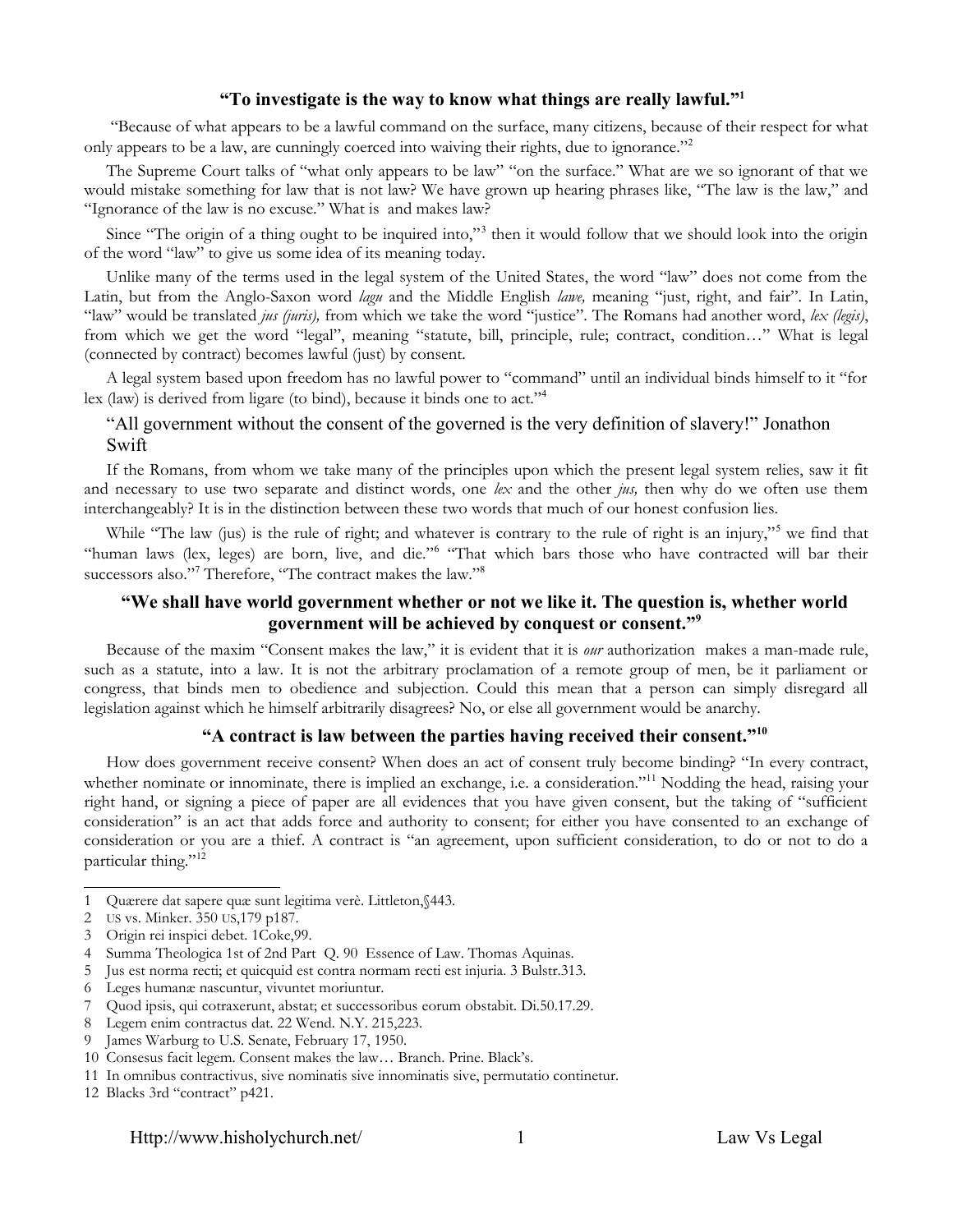#### **Nothing is so contrary to consent as force and fear.[13](#page-2-0)**

There are countless ways in which the state works its craft of expanding its power and presence in the world. Even though coercion through force and fear are often used, the real binding consent is voluntary.

#### **"What is mine cannot be taken away without consent."[14](#page-2-1)**

If consent makes the legal system a lawful system, then it is at the point of our consent that we become bound to obey a legal rule. It does not matter that those legal rules are changed regularly, as long as those rules are changed in accordance with the system that was set down at the origin of the legal system and the individual's assent.

**"**The hand of the diligent shall bear rule: but the slothful shall be under tribute." (Pr 12:24)

"The laws of England are threefold: common law, customs, and decrees of parliament."[15](#page-2-2) There was law in England long before a parliament was convened. Then, "new states of facts arising out of changed economic and social conditions" brought the desire for a strong central government.

#### **If "Pacta sunt servanda,"[16](#page-2-3) then "Non Pacta, non servanda"**

"Before the Norman conquest of England in 1066, the people were the fountainhead of justice. The Anglo-Saxon courts of those days were composed of large numbers of freemen, and the law which they administered was that which had been handed down by oral tradition from generation to generation. In competition with these non professional courts, the Norman king William, who insisted that *he* was the fountainhead of justice, set up his own tribunals. The judges who presided over these royal courts were agents or representatives of the king, not of the people; but they were professional lawyers who devoted most of their time and energy to the administration of justice, and the courts over which they presided were so efficient that they gradually all but displaced the popular, nonprofessional courts."[17](#page-2-4)

**"**But the thing displeased Samuel, when they said, Give us a king to judge us. And Samuel prayed unto the LORD." (1 Samuel 8:6)

William of Normandy came to England to collect a disputed debt owed to him by Harold. He did not conquer and seize all of England, but only Harold and his properties, duties, and obligations (and those hereditaments of the freemen who had fought along side Harold in his attempt to avoid payment to William).

From this position, William "insisted that he was the fountainhead of justice" and began to consolidate and expand his position and authority by waging war against all who opposed his claim to Harold's limited kingly dominion.<sup>[18](#page-2-5)</sup> Many changes were brought about as a result of William's strong presence. He opened the door to customs and forms of law that had no foothold in the land of the Anglos since the fall of the Roman Empire. He instituted a survey of all the land that fell under his sword by right of trial by conquest. This was done for the purpose of collecting an excise or tribute tax on the land of those defeated landowners, who were then forced to take an oath of fealty, binding their allegiance and lands to William. The people of England called the book that included these subject lands the "Doomsday Book" and it is still called that to this day.

"Wherefore say unto them, Thus saith the Lord GOD; Ye eat with the blood, and lift up your eyes toward your idols, and shed blood: and shall ye possess the land?" (Ezekiel 33:25)

With this growing loss of freehold titles in land, the "large numbers of freemen", who were so necessary for the administration of the Common Law of Land, were no longer available.

"Ye stand upon your sword, ye work abomination, and ye defile every one his neighbor's wife: and shall ye possess the land?" (Ezekiel 33:26)

A legal title is not a freehold, lawful, or a fee simple title. Were the remaining freehold titles in land lost by conquest, or by other means?

<span id="page-2-0"></span><sup>13</sup> Nihil consensui tam contrarium est quam vis atque metus. Dig. 50. 17.116.

<span id="page-2-1"></span><sup>14</sup> Quod meum est sine me auferri non potest. Jenk. Cent. Cas. 251.

<span id="page-2-2"></span><sup>15</sup> Leges Angliæ sunt tripartitæ: Jus commune, consuetudines, ac decreta comitiiorum.

<span id="page-2-3"></span><sup>16</sup> "agreements must be kept.". General Principles of International Commercial Law, Jus Gentium.

<span id="page-2-4"></span><sup>17</sup> Clark's Summary of American Law. p 530.

<span id="page-2-5"></span><sup>18</sup> See: The History of the Common Law of England by Matthew Hale 1713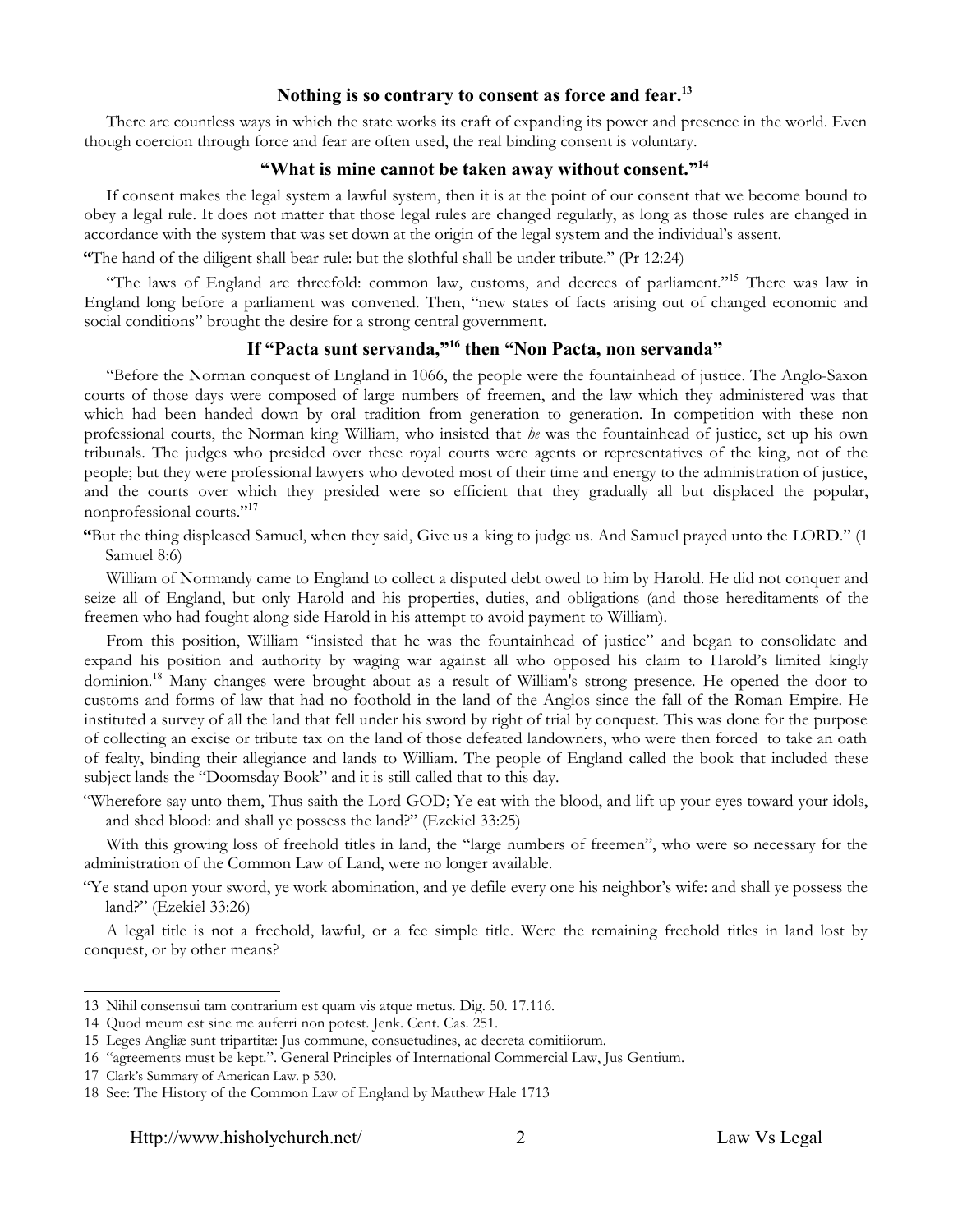#### **"Towns and boroughs act as if persons."[19](#page-3-0)**

Many followed William, establishing the concepts of towns and cities which had been traditionally shunned by the Angles(along with other customs of business) and a loyalty to their homeland that opened a freer avenue for the establishment of commerce. The law of the Anglo-Saxons still remained intact, but not for those who fell subject to William and his successors. The two systems lived side by side.

"...they said, Go to, let us build us a city and a tower, whose top [may reach] unto heaven..." (Ge. 11:4). "And as for the people, he removed them to cities..." (Ge. 47:21)

The "common law" is "distinguished from law created by the enactment of legislatures," and it "comprises the body of those principles and rules of action relating to the government and security of persons and property, which derive their authority solely from usages and customs of immemorial antiquity…" And "as concerns its force and authority in the United States, the phrase designates that portion of the common law of England which had been adopted and was in force here at the time of the Revolution"[20](#page-3-1)

#### **Liberi. In Saxon Law - Freeman; the possessors of allodial lands.[21](#page-3-2)**

The common law is dependent upon "large numbers of freemen" who can decide both fact and law. Citizens of the United States have no allodial land through neglect and ignorance. Today's jurors as U.S. citizens are subject to the *administration of government*. They are almost always sworn to abide by the decrees of the legislature before they take to their seat as jurors, which allows them to judge only the facts of a case, leaving the determination of law in the hands of the legislature and professional judges.

"Liber homo. A free man; a freeman lawfully competent to act as juror."<sup>[22](#page-3-3)</sup> "An allodial proprietor, as distinguished from a vassal or feudatory."[23](#page-3-4)

The original settlers and founders of this republic called the Americas, had come here fleeing the *king's justice* saying, 'Farewell, Rome. Farewell, Babylon'. Here, the individual had access to a free-dominion by the relinquishment, in charter, of the right of the king to make law without consent. In the case of the American colonies, they were republics, guaranteed by contract with the king that no law could be made "except by the consent of the freeman." The king of England was to give the colonies the benefit of his protection from "foreign invasion" and, in exchange, he could impose only excise *(use)* taxes and tariffs *(taxes on foreign trade),* as well as regulate the equitable practice of business, for which there was no remedies at the common law.

The extent of the legal authority of the king of Britain in the Americas was limited. It was his usurpation *(seizing a use)* of rights that were not his that led to the Declaration of Independence, whereby the colonial governments became totally independent states at the dissolution of the charter. The king broke the contract and violated the terms of the agreement. A limited authority and responsibility was then assumed by the colonial governments, who eventually bound themselves together by Articles of Confederation, and later by a constitution which created a legal society with certain limited obligations and privileges to the republics. All other power and authority was retained by the people who had earned their freedom.

"The real destroyers of the liberties of the people is he who spreads among them bounties, donations and benefits."<sup>[24](#page-3-5)</sup>

The United States Federal government is a limited jurisdiction. It grew, not by decree, but by government offers and individual acceptance, or it grew by neglect. In other words, the limited authority of government grew by expanding the offer of benefits and obligations to the individual citizens, including membership in the government itself. The more desired, the more offered, and the more that was accepted, all the more was required. An entitlement grants a reciprocating entitlement to the Benefactor.

"The desire of the slothful killeth him; for his hands refuse to labour." (Proverbs 21:25)

Financial benefits were not part of the original obligations of the states or the United States. The average citizen cannot, in justice, accept them without offering at least some seemingly equal consideration.

<span id="page-3-0"></span><sup>19</sup> Personæ vice fungitur municipium et decuria. Warner v. Beers, 23 Wend. N.Y. 103,144.

<span id="page-3-1"></span><sup>20</sup> Black's Law Dict. (3rd ed.)

<span id="page-3-2"></span><sup>21</sup> Black's Law Dict. (3rd Ed.) p.1106.

<span id="page-3-3"></span><sup>22</sup> Ld. Raym. 417; Kebl. 563.

<span id="page-3-4"></span><sup>23</sup> Black's 3rd Ed. page 1105.

<span id="page-3-5"></span><sup>24</sup> Plutarch.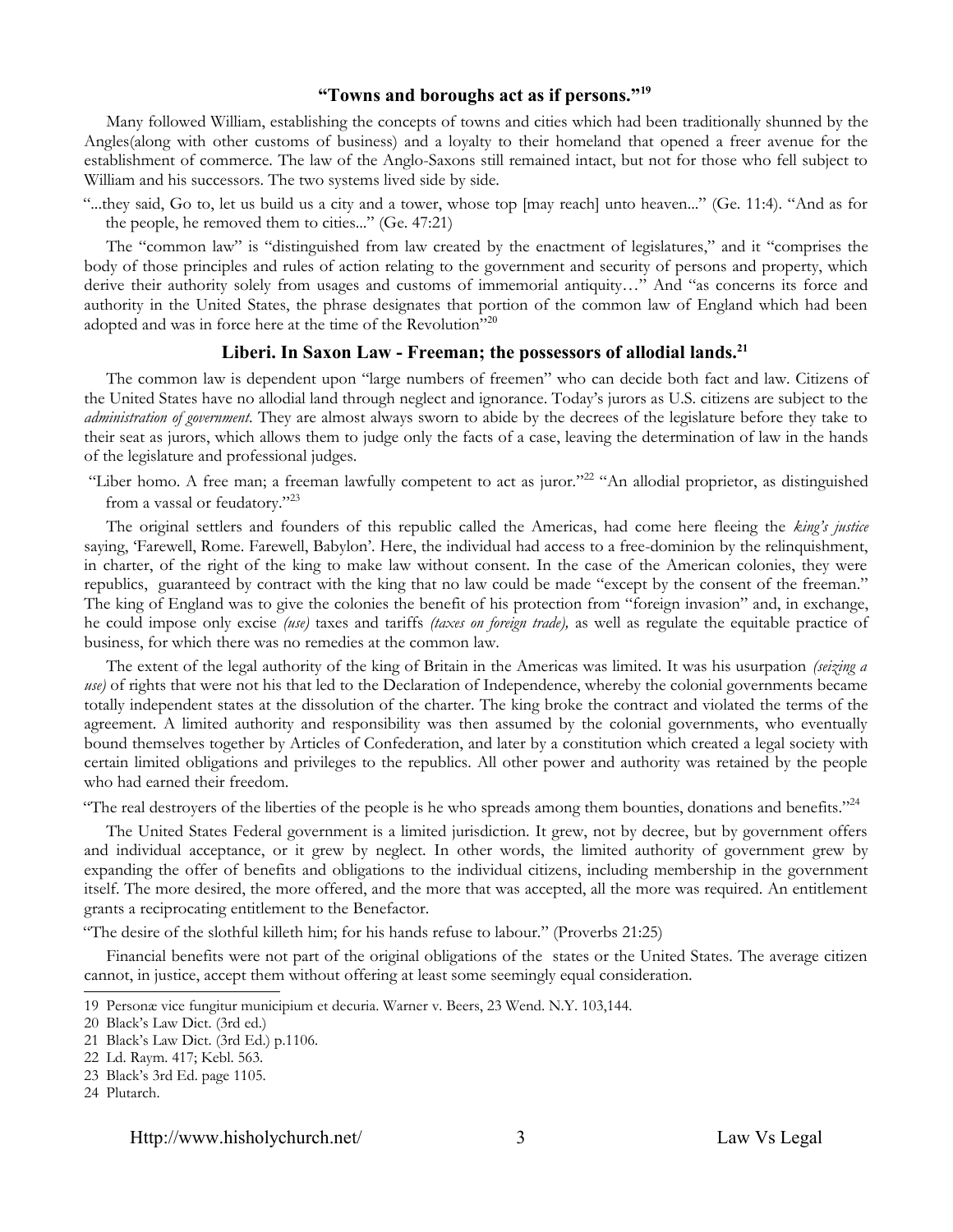#### **" My son, if sinners entice thee, consent not." (Proverbs 1, 10)**

Each time we accept or apply for new bounties, donations, and benefits, we are consenting by word or deed to the legal authority of that government or body politic. We grant power by application and acceptance.

"Let him that stole steal no more: but rather let him labour, working with [his] hands the thing which is good, that he may have to give to him that needeth." (Ephesians 4:28)

To take what is not owed, with no intention of returning equal consideration, is the essence of stealing. To accept without consenting to pay the price is the essence of theft. Ignorance of this fundamental principle is the "ignorance" of law". That, the law does not excuse.

"I went by the field of the slothful, and by the vineyard of the man void of understanding;… [Yet] a little sleep, a little slumber, a little folding of the hands to sleep: So shall thy poverty come [as] one that travelleth; and thy want as an armed man." (Pr. 24:30, 34)

"In respect to the ground of the authority of law, it is divided as natural law, or the law of nature or of God, and positive law." Positive Law is "Law actually ordained or established, under human sanctions, as distinguished from the law of nature or natural law, which comprises those considerations of justice, right, and universal expediency that are announced by the voice of reason or of revelation…"[25](#page-4-0)

#### **"Law governs men and reason the law." [26](#page-4-1)**

The Law of Nature is "The divine will, or the dictate of right reason, showing the moral deformity or moral necessity that there is in any act, according to its suitableness or unsuitableness to a reasonable nature. Sometimes used of the law of human reason, in contradistinction to the revealed law, and sometimes of both, in contradistinction to positive law."[27](#page-4-2)

The Natural Law is divine will; not merely the will of men, who, by their own reason, have determined it. If the reason is not *right reason,* then the law or rule is not truly Natural Law. Natural law, as a term, may have several uses and should be clarified whenever it is used.

"They [natural laws] are independent of any artificial connections, and differ from mere presumptions of law in this essential respect, that the latter depend on and are a branch of the peculiar system of jurisprudence to which they belong; but mere natural presumptions are derived wholly by means of the common experience of mankind, without the aid or control of any particular rule of law, but simply from the course of nature and the habits of society. These presumptions fall within the exclusive province of the jury, who are to pass upon the facts."[28](#page-4-3)

#### **Jury Nullification "...jury shall be judges of the law and the facts."[29](#page-4-4)**

The natural law is "divine will" and "right reason"; these are not connected to mere "presumptions of law". Presumptions of law are dependent upon "peculiar systems of jurisprudence".

Jurisprudence "is but the philosophy of law or the science which treats of the principles of positive law and legal relationships".<sup>[30](#page-4-5)</sup> The term *jurisprudence* "is wrongly applied to actual systems of law".<sup>[31](#page-4-6)</sup>

#### **"Nothing against reason is lawful."[32](#page-4-7)**

The word legal itself is defined in Black's 3rd as:

- 1. Conforming to law; according to law; required or permitted by law…
- 2. Proper or sufficient to be recognized by law; cognizable in the courts…

Http://www.hisholychurch.net/ 4 Law Vs Legal

<span id="page-4-0"></span><sup>25</sup> Bouvier's.

<span id="page-4-1"></span><sup>26</sup> Fuller

<span id="page-4-2"></span><sup>27</sup> 1.3 Bouvier, Inst. n. 3064; Greanleaf, Ev. É 44.

<span id="page-4-3"></span><sup>28</sup> 3 Bouvier, Inst. n. 3064;

<span id="page-4-4"></span><sup>29</sup> See Art. 1, Sec. 1 of GA's. Art. 1, Sec. 19, of IN's and TN, Con. AL (Art. I, Sec. 12); CO (Art. II, Sec. 10); CT (Art. I, Sec. 6); DE (Art. I, Sec. 5); KE (Bill of Rights, Sec. 9); ME (Art. I, Sec, 4); MA (Art. XXIII); MI (Art. 3, Sec. 13); MO (Art. I, Sec. 8); MT (Art. II, Sec. 7); NJ (Art. I, Sec. 6); NY (Art. I, Sec. 8); ND (Art. I, Sec. 4); OR (Art. I, sec. 16), PA (Art. I, Sec. 7); SC (Art. I, Sec. 16); SD (Art. VI, Sec. 5); TX (Art. 1, Sec. 8); UT (Art. I, Sec. 15); WI (Art. I, Sec. 3); WY (Art. 1, Sec. 20)

<span id="page-4-5"></span><sup>30</sup> Blacks Law Dict. 3rd p1039

<span id="page-4-6"></span><sup>31</sup> Blacks Law Dict.

<span id="page-4-7"></span><sup>32</sup> Nihil quod est contra rationem edt licitum. Coke, litt. 97.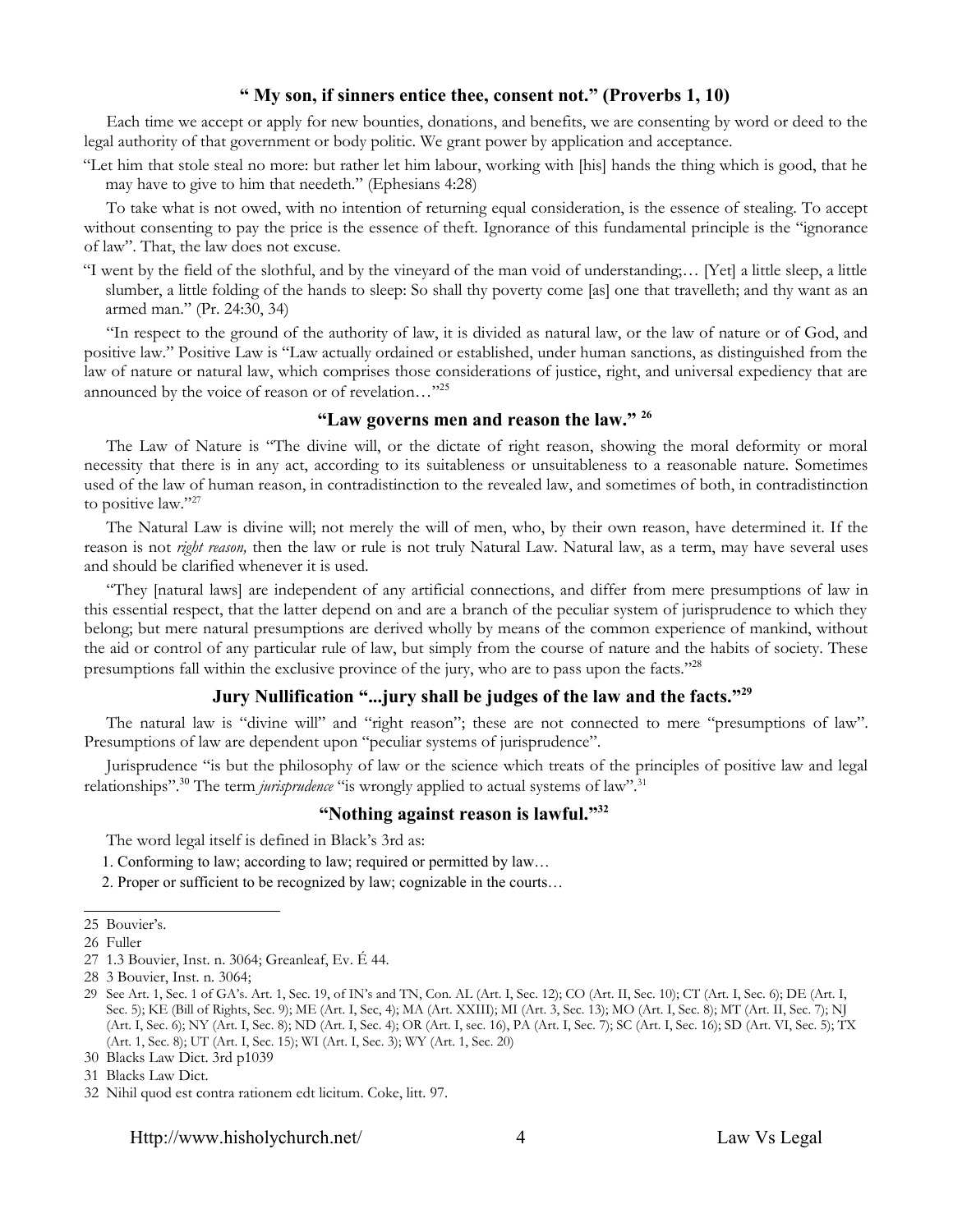3. Cognizable in courts of law, as distinguished from courts of equity; construed or governed by the rules and principles of law…

4. Posited [assumed] by courts as the inference or imputation of the law, as a matter of construction, rather than

established by actual proof.

5. Created by law.

Legal systems may "conform to law", they may be "permitted by law", they may even be created by law, but they are not law in themselves. They may become law by consent and the constructions of law. What is legal is "cognizable in courts of law; as distinguished from courts of equity" which are not "governed by rules of law".

Any legal system is subject to the prior and essential principles of law, law that is basic, fundamental, and wellestablished over thousands of years of recorded history. It should be apparent that binding oneself to a legal system that is constantly under the process of change is, at the very least, rather dangerous.

"And if the question relate to any point of public liberty, or if it be one of those in which the judges may be suspected of bias, the jury undertake to decide both law and fact."[33](#page-5-0)

"He was a mighty provider before the LORD: wherefore it is said, Even as Nimrod the mighty provider before the LORD." (Genesis 10:9)

"The jurisdiction of equity court, gradually developed by the chancellor, was limited only by the chancellor himself. There were two important limitations, both adopted to avoid any clash with the common-law courts. One was that equity would not interfere where there was an adequate remedy at common law; the other was that equity would act merely against the person of the common law plaintiff or defendant and therefore affect the legal right only in that indirect fashion."<sup>[34](#page-5-1)</sup> Equity was dealing with the legal rights of a person, not lawful rights of an individual freeman. Equity courts administered the king's justice in the king's dominion.

#### **"A person is a man considered in reference to a certain status."[35](#page-5-2)**

The courts of equity were used to fulfill a need for remedies which the common law, by tradition and custom, did not provide.

"Law, as distinguished from equity, denotes the doctrine and the procedure of the common law of England and America, from which equity is a departure." [36](#page-5-3)

**Equity** is a "body of rules existing by the side of the original civil law, founded on distinct principles, and claiming incidentally to supersede the civil law in virtue of a superior sanctity inherent in those principles."<sup>[37](#page-5-4)</sup>

First, "equity" is not law in itself, but it only exists "by the side of" the civil law. The "'Civil Law,' 'Roman Law' and 'Roman Civil Law' are convertible phrases, meaning the same system of jurisprudence."[38](#page-5-5) Second, it should be noted that it only *claims* to supersede the civil law.

"As old rules become too narrow, or are felt to be out of harmony with advancing civilization, a machinery is needed for their gradual enlargement and adaptation to new views of society. One mode of accomplishing this object on a large scale, without appearing to disregard existing law, is the introduction, by the prerogative of some high functionary, of a more perfect body of rules, discoverable in his judicial conscience, which is to stand side by side with the law of the land, overriding it in case of conflict, as on some title of inherent superiority, but not purporting to repeal it. Such a body of rules has been called **Equity**."[39](#page-5-6)

America was settled by men who came to this new land to escape the arbitrary bonds of civil and equitable systems, which were often no more than the will of men over men, and sought to be ruled by Divine Will.

<span id="page-5-0"></span><sup>33</sup> Thomas Jefferson: Notes on Va., 1782. Q.XIV

<span id="page-5-1"></span><sup>34</sup> Clark's Summary of American Law. Equity, p 233.

<span id="page-5-2"></span><sup>35</sup> Persona est homo cum statu quandom cosideratus. Heinecc.Elem. 1.1, tit.3, §75.

<span id="page-5-3"></span><sup>36</sup> Bouvier's.

<span id="page-5-4"></span><sup>37</sup> Maine, Anc. Law, 27.

<span id="page-5-5"></span><sup>38</sup> Black's 3rd p 332.

<span id="page-5-6"></span><sup>39</sup> Holl. Jur. 59.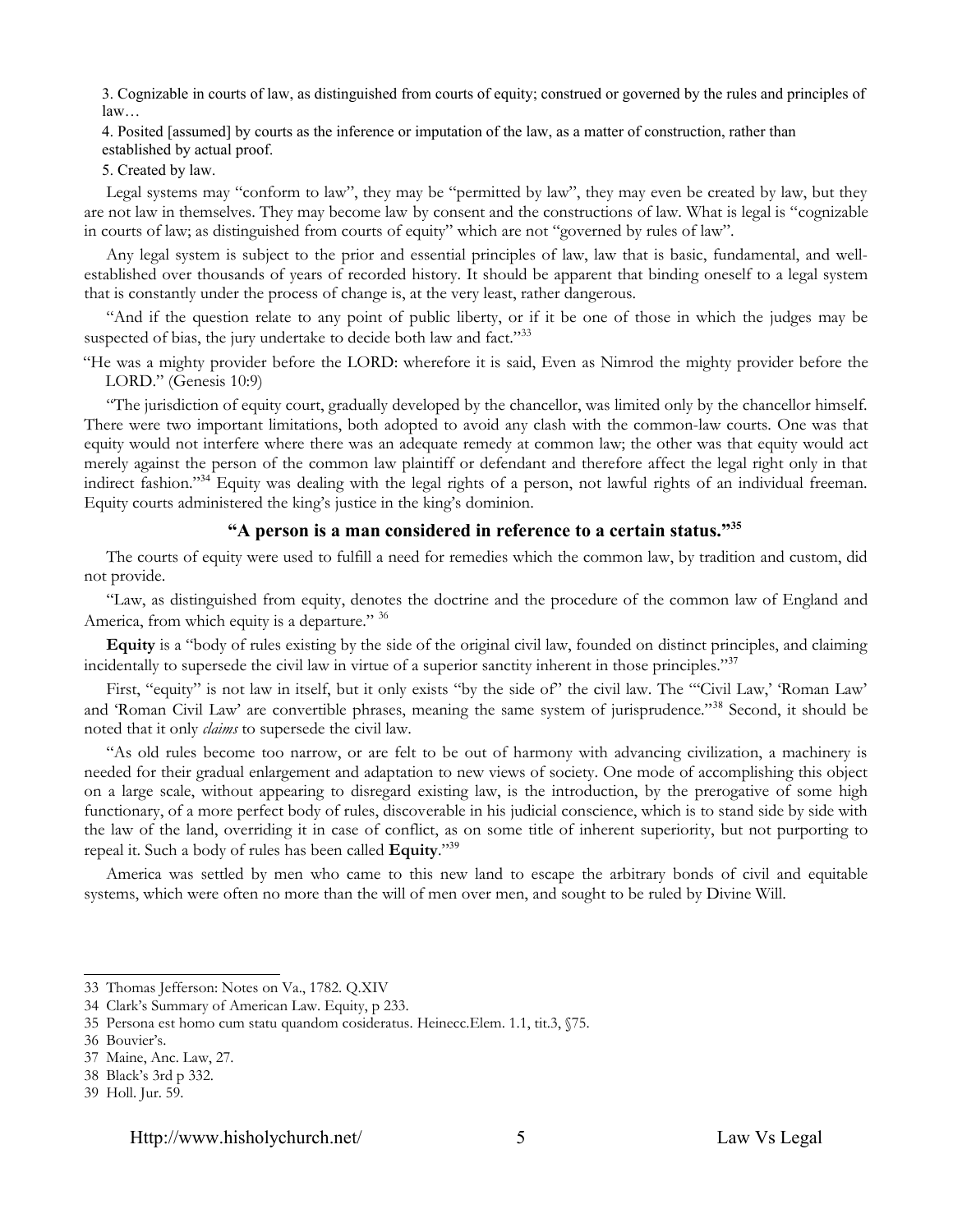#### **"The jury has the Right to judge both the law and the facts."[40](#page-6-0)**

The United States Government, in establishing its own legal system, was forced by custom and reason "that suits in equity shall not be sustained in either of the courts of the United States, in any case where plain, adequate, and complete remedy may be had at law."<sup>[41](#page-6-1)</sup>

Equity is not law, either, in the sense of the common law or the civil legal system. Equity is designed and used to enlarge the system of laws without appearing to disregard the laws themselves; overriding them, but not repealing them. It is that "part of the law which, having power to enforce discovery, (1) administers trusts, mortgages, and other fiduciary obligations; (2) administers and adjusts common-law rights where the courts of common law have no machinery; (3) supplies a specific and preventive remedy for common law wrongs where courts of common law only give subsequent damages."[42](#page-6-2)

Equity is important, because in a civil society such as the one created by the Constitution, it is the instrument used to remedy conflicts that arise from certain relations where plain, adequate, and complete remedy may not be had at law. Equity is used to administer trusts and uses.

Blue-sealed certificates, red-sealed United States notes, or green-sealed Federal Reserve notes all state that they are "legal tender for all debts public and private." For decades, these notes also stated that they were "redeemable in lawful money." If they were *redeemable* in lawful money, then it should be clear that they are not lawful money. Gold and silver are lawful money, which is used as "payment of debt."[43](#page-6-3) Legal tender is a *legal or binding offer* in place of payment of debt and does not lawfully pay a debt. "There is a distinction between a debt discharged and one paid. When discharged the debt still exists, though divested of its character as a legal obligation during the operation of the discharge. Something of the original vitality of the debt continues to exist…" [44](#page-6-4)

Where does this debt continue?

It goes on to say, "…which may be transferred, even though the transferee takes it subject to its disability incident to the discharge. The fact that it carries something which may be a consideration for a new promise to pay, so as to make an otherwise worthless promise a legal obligation, makes it the subject of transfer by assignment."<sup>[45](#page-6-5)</sup>

"The first farmer was the first man, and all historic nobility rests on possession and use of land." Emerson.

A "legal title" is "one cognizable… in a court of law."[46](#page-6-6) "Judicial cognizance" being "judicial notice, or knowledge upon which a judge is bound to act without having it proved in evidence."[47](#page-6-7) Even more importantly, a legal title is "one which is complete and perfect so far as regards the apparent right of ownership and possession, but which carries no beneficial interest in the property, another person being equitably entitled thereto; in either case, the antithesis of 'equitable title.'[48](#page-6-8)

"And many shall follow their pernicious ways; by reason of whom the way of truth shall be evil spoken of. And through covetousness shall they with feigned words make merchandise of you:" (II Pe. 2, 2-3.)

First, we see that a legal title, although it may appear to be a "right of ownership", "carries no beneficial interest." If a legal title does not include a right to the beneficial interest, then it does not include a right to the "profit, benefit, or advantage resulting from a contract," nor does it include "the ownership of an estate." After all, a beneficial interest is "distinct from the legal ownership."<sup>[49](#page-6-9)</sup> In the simplest of terms, a legal title only appears to be a right to ownership, but it is not the "ownership of an estate."

"Take heed to thyself, lest thou make a covenant with the inhabitants of the land whither thou goest, lest it be for a snare in the midst of thee..." (Exodus 34, 12.)

#### Http://www.hisholychurch.net/ 6 Law Vs Legal

<span id="page-6-0"></span><sup>40</sup> 1804, Samuel Chase, Supreme Court Justice and signer of the Declaration of Independence

<span id="page-6-1"></span><sup>41</sup> Judiciary Act of 1789 "an architectonic act still in force."

<span id="page-6-2"></span><sup>42</sup> Chutes, Eq. 4.

<span id="page-6-3"></span><sup>43</sup> Black's 3rd p 1079.

<span id="page-6-4"></span><sup>44</sup> Stanek v. White. 172 Minn. 390, 215 N. W. 784.

<span id="page-6-5"></span><sup>45</sup> Stanek v. White, 172 Minn. 390, 215 N. W. 784.

<span id="page-6-6"></span><sup>46</sup> Black's 3rd p 1734.

<span id="page-6-7"></span><sup>47</sup> Black's 3rd "cognizance" p 346.

<span id="page-6-8"></span><sup>48</sup> Black's 3rd "legal title" p 1734.

<span id="page-6-9"></span><sup>49</sup> Black's 3rd "beneficial Interest" p 206.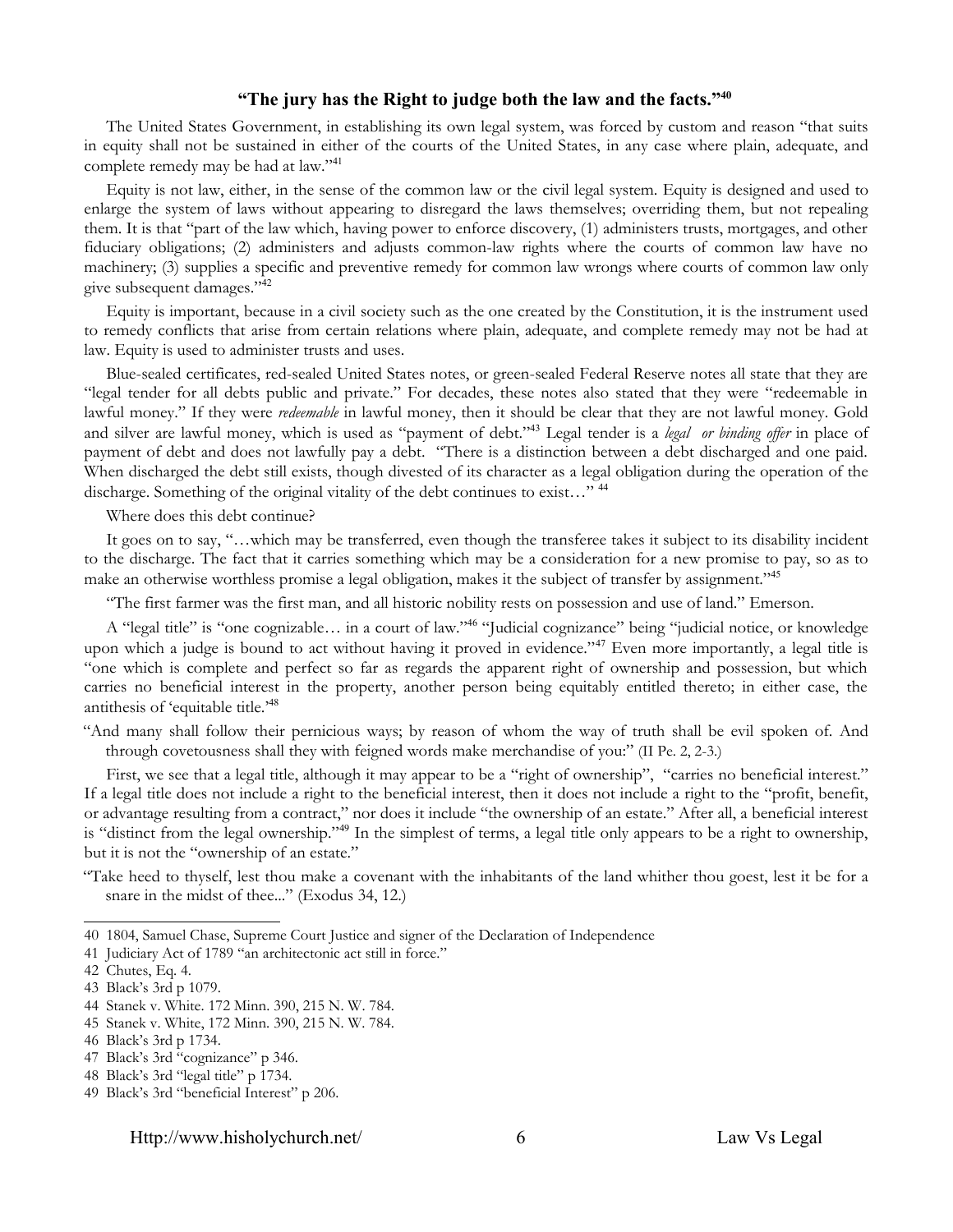By definition, a legal title is the opposite---or at least the antithesis---of an "equitable title." An equitable title, as opposed to a legal title, "is a right in the party", rather than only appearing to be a right. It is "the beneficial interest of one person whom equity regards as the real owner, although the legal title is vested in another."<sup>[50](#page-7-0)</sup>

Even though you may discharge a debt and obtain legal titles, you still do not have clear and good titles, which "are synonymous; 'clear title' meaning that the land is free from incumbrances, 'good title' being one free from litigation, palpable defects, and grave doubts, comprising both legal and equitable titles and fairly deducible of record."[51](#page-7-1)

"Whoso causeth the righteous to go astray in an evil way, he shall fall himself into his own pit: but the upright shall have good [things] in possession." (Proverbs 28:10)

This division of true title into a legal title on one hand, versus an equitable title on the other, is called "equitable conversion." Equitable conversion is a "Constructive conversion."

CONVERSION is an "alteration, interchange, metamorphosis, passage, reconstruction...."[52](#page-7-2)

BENEFICIAL INTEREST is the "Profit, benefit, or advantage resulting from a contract, or the ownership of an estate as distinct from the legal ownership or control."<sup>[53](#page-7-3)</sup>

BENEFICIAL USE is "the right to use and enjoy property according to one's own liking or so as to derive a profit or benefit from it... $^{54}$  $^{54}$  $^{54}$ 

Is it any wonder that you are required to get a permit to build on what you think is your land? You have to get permission, i.e., a license, to operate what you believe is your car. If you do not pay the use, tribute, or excise tax on your land, auto, or labor, you will lose them all. Haven't you lost them already if you do not own them, or, at the very least, own the use of them? If you lack the right to the benefit or profit of a thing can you say you own it at all? Does anyone have a lawful title? And who has the true title and for what purpose do they have it?

You have a "legal" right to work, only if you have applied for and obtained an employee identification number-- and then are you allowed to labor for an employer who has an employer identification number.

The word "legal" originates in the idea of being *connected* to a legal system by contract, application, oath or merely participation. Society may include such systems as Equity, as well as general constructions of law. In Equity, the extent of contractual participation may vary.

It is by an indulging consent that these mere constructions of law divide a clear and good title into the legal title and the equitable title.

A legal title may *appear* to be a right of ownership, but it is not. Legal title provides no beneficial interest, and, therefore, no right to the profit, benefit, or advantage in the property. If you do not pay the legally prescribed use tax, they, the administers of the trust holding the equitable title, may summarily take the property away from you. Somewhere, someone or something holding the equitable title is the actual owner, in the eyes of the Natural law, of your land, your home, your car, your cattle, your legal right to work, and much, much more. You have no rights since your conversion, alteration, or rebirth. You have no right to the profit, benefit, or advantage of such things, but only an apparent legal ownership.

If things have been equitably converted, can they be equitably reconverted? Can things be turned around from what they have become? Can you make a legal title a lawful, good, and complete title again?<sup>[55](#page-7-5)</sup>

Can you now apply this idea that someone else may hold the true and lawful title to everything that you now only appear to own, but do not? Has it been kept a secret, a mystery, how everything that the LORD God has given you is owned by another, who the law considers the *true owner*?

"Standing afar off for the fear of her torment, saying, Alas, alas, that great city Babylon, that mighty city! for in one hour is thy judgment come. And the merchants of the earth shall weep and mourn over her; for no man buyeth their merchandise any more: The merchandise of gold, and silver… and slaves, and souls of men." (Revelation 18:10, 13)

Http://www.hisholychurch.net/ 7 Law Vs Legal

<span id="page-7-0"></span><sup>50</sup> Black's 3rd "Equitable Title" p 1734.

<span id="page-7-1"></span><sup>51</sup> Black's 3rd "clear title" p 1733.

<span id="page-7-2"></span><sup>52</sup> LEGAL THESAURUS by William C. Burton second edition

<span id="page-7-3"></span><sup>53</sup> Black's 3rd p 206

<span id="page-7-4"></span><sup>54</sup> Black's 3rd p 206

<span id="page-7-5"></span><sup>55</sup> conversion vs. reconversion. Money vs. Mammon Trust vs. Faith.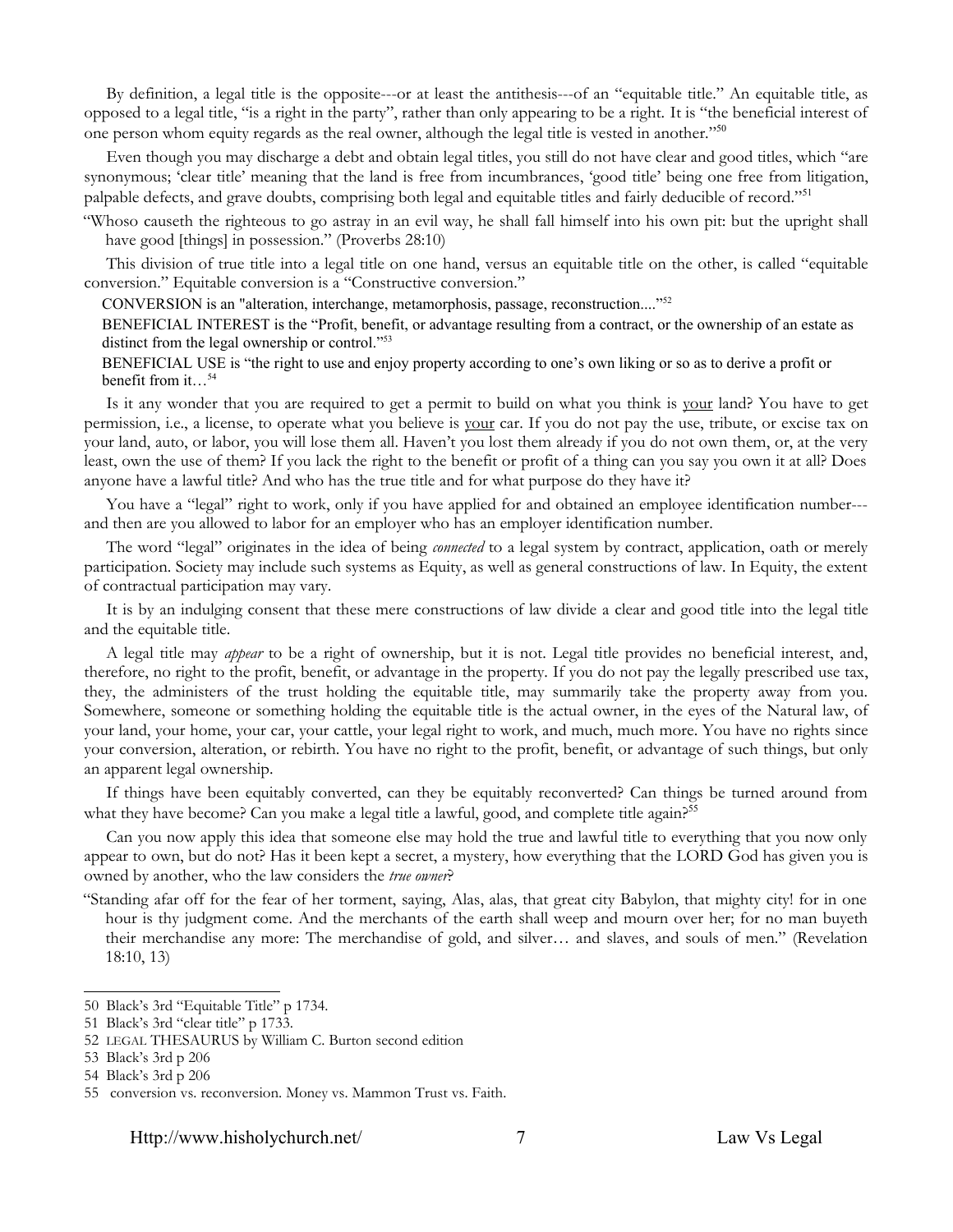Have you been seduced with vain offers and a covetous heart or is it through ignorance and lack of knowledge that you have been sold into slavery, yoked with unbelievers and entangled by contractual relationships?

"For when they speak great swelling [words] of vanity, they allure through the lusts of the flesh, [through much] wantonness, those that were clean escaped from them who live in error. While they promise them liberty, they themselves are the servants of corruption: for of whom a man is overcome, of the same is he brought in bondage. For if after they have escaped the pollution's of the world through the knowledge of the Lord and Saviour Jesus Christ, they are again entangled therein, and overcome, the latter end is worse with them than the beginning. For it had been better for them not to have known the way of righteousness, than, after they have known [it], to turn from the holy commandment delivered unto them. But it is happened unto them according to the true proverb, The dog [is] turned to his own vomit again; and the sow that was washed to her wallowing in the mire." (2 Peter 2:18, 22)

If we have followed the ways of men can we return to the ways of the LORD? Who has deceived us? Who has devised this plan of confusion?

"Woe unto you, lawyers! for ye have taken away the key of knowledge: ye entered not in yourselves, and them that were entering in ye hindered." (Luke 11:52)

"Who shall we seek to know the truth? Who shall we cry out to, man or the LORD God? " (Malachi 2:6, 10)

ABBA! FATHER!